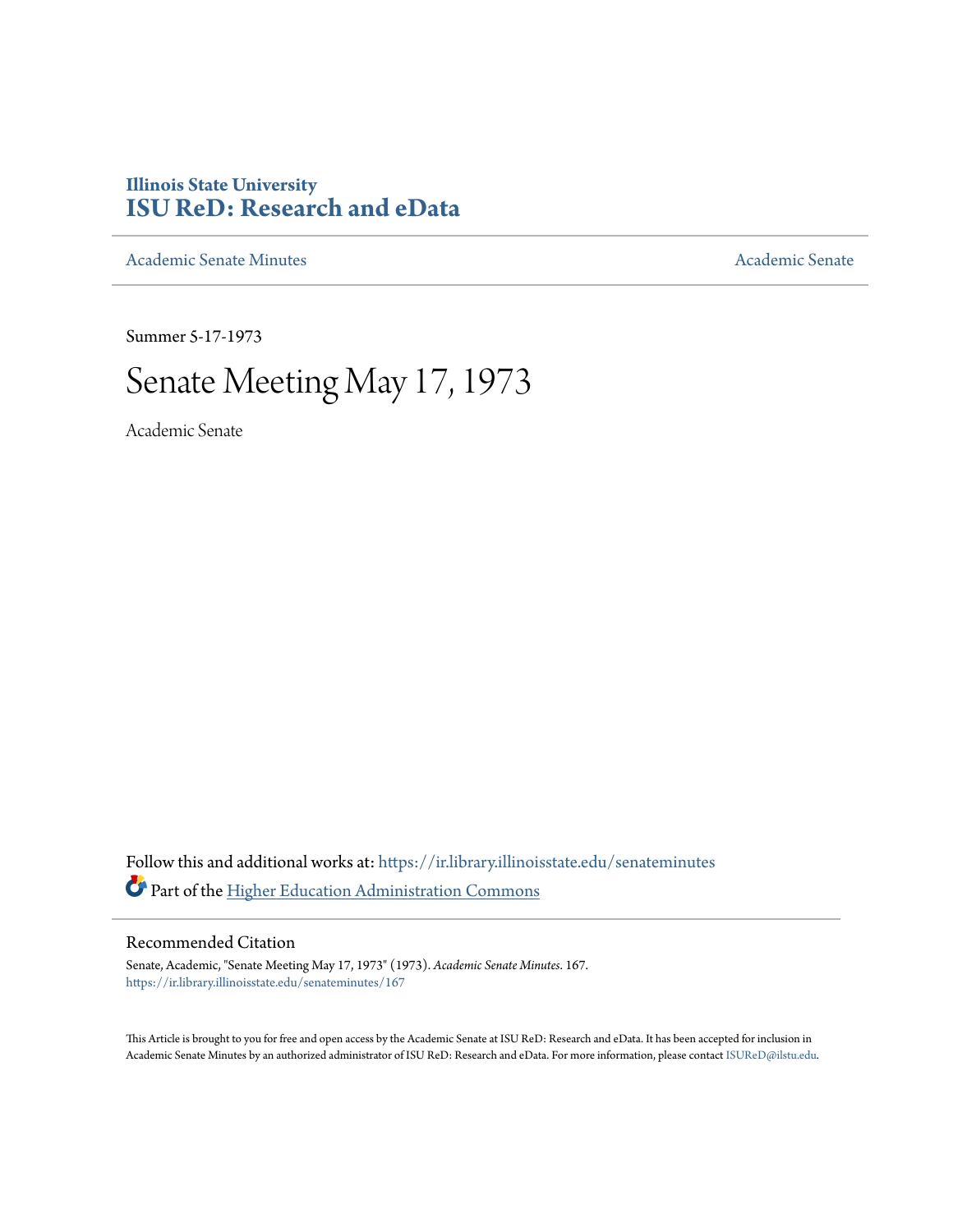### EXECUTIVE COMMITTEE

Meeting No. 16 Stevenson **141**  4:10 to 5:30 p. m.

)

May 17, 1973

The visit of a candidate for the position of Vice President for Finance was announced. The Chairman announced that four people from the Senate had to be named to meet with the candidate. A discussion of the composition of the group took place. A motion (Mr. Sutherland, Mr. Merker) to have three faculty and one student on the committee on this occasion only was passed.

An ExComm meeting for Tuesday, May 22, was tentatively scheduled for the discussion of the AACMU.

A request from David]. Parent to address the Senate on the evaluation of department heads was referred to the Academic Affairs Committee. The Chairman will contact Mr. Parent.

The selection of the four people to meet with the Vice President candidates was again discussed. A motion (Mr. Mensinger, Mr. Tarrant) to have two permanent and two temporary members was approved. The Chairman will contact people about serving on the committee.

The meeting adjourned at 5:30 p. m.

**pI**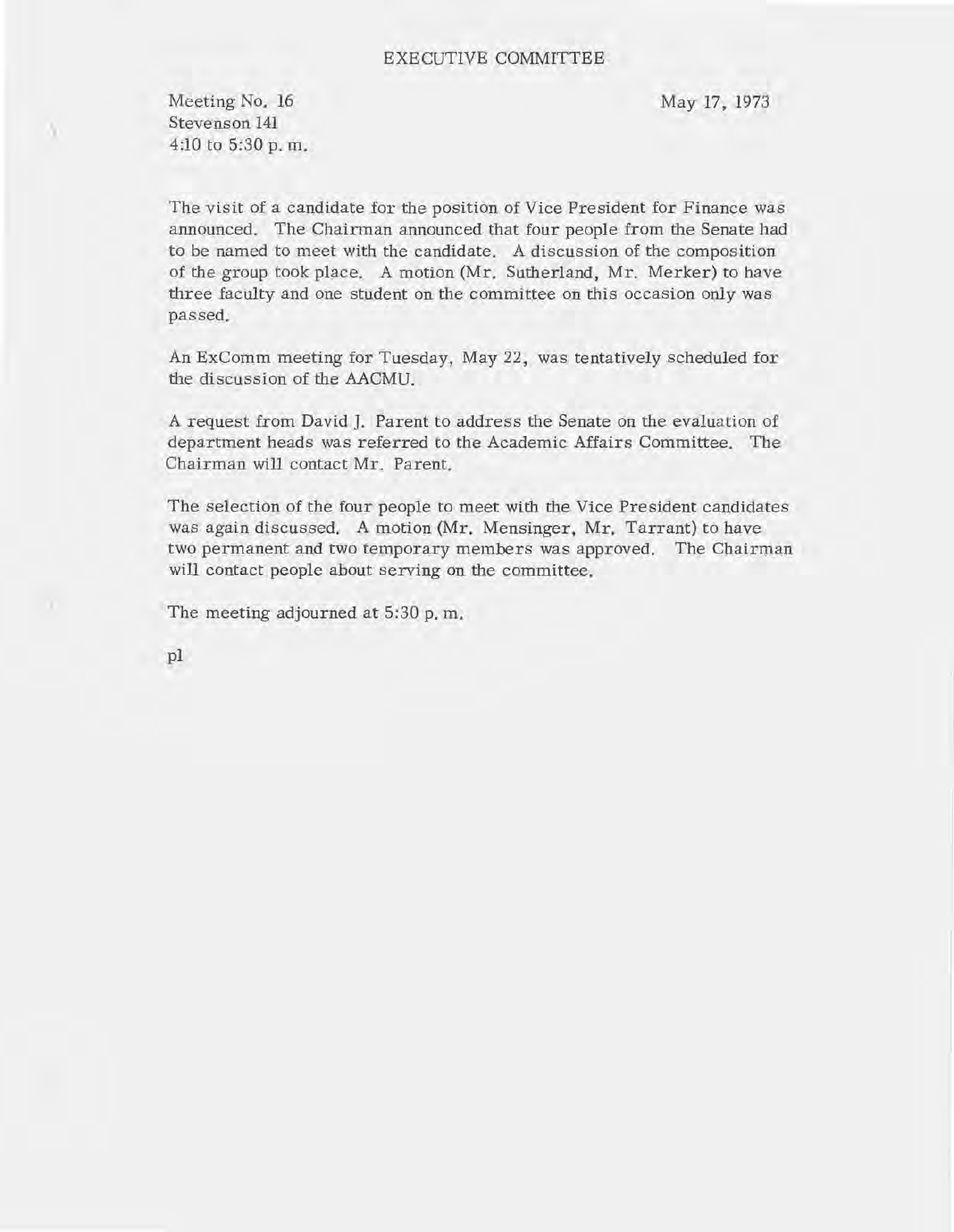## COMMITTEE APPOINTMENTS

Athletic Council (three vacancies - to be nominated by Senate; selected by President)

Peter Paiton Mike Butler Jayne Deiters Sherry Herberts Tom McClure Earnest Sykes

Reinstatement Committee (three vacancies)

Jim Elliot Bob Lakin Mary Beth Blastic

Civil Service Appointments

Parking Committee

David Yoder, 1976

Economic Well Being Committee

Harriett McClintock Edward Long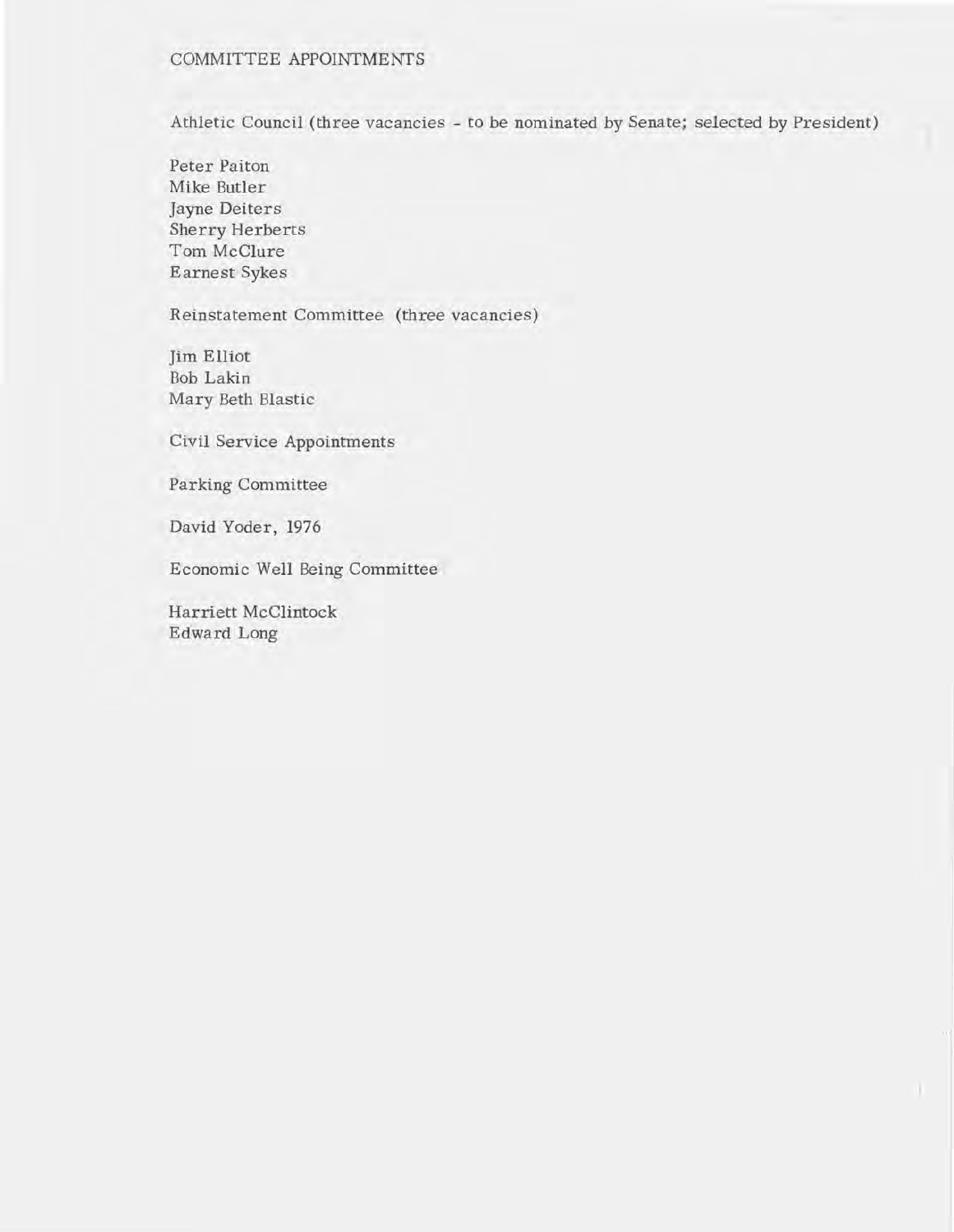### Memorandum

To: Academic Senate

From: Student Affairs Committee

Re: University Records Policy and Administrative Withdrawals

In November, Dr. Belshe, Dr. Gamsky, Dr. Torrey and Mr. Goleash met to discuss revising the current policies regarding student records and administrative withdrawals of students. These policies are found in the Illinois State University Handbook.

The current student record policy is found on page 57 of the Handbook. The following is the revision recommended by Belshe, Gamsky, Torrey and Goleash.

d. Requests from Faculty Members

A faculty member may request information contained in permanent academic records when needed to discharge his official duties. A faculty member may request confidential information only with written consent of the student.

After consideration by the Student Affairs Committee, further revision of the above recommendation was made and is as follows:

d. Requests from Faculty and Administrators

Faculty members or administrative officials may request information contained in permanent academic records when needed to discharge his/her official duties. These persons shall submit a request to the Registrar. A faculty member or administrative official may request non-academic confidential information only with written consent of the student.

The current policy concerning Administrative Withdrawals is found on page 43, Section H of the Handbook. A revised recommendation of the policy by Belshe, Gam sky, Torrey and Goleash was accepted by the Student Affairs Committee and is as follows:

Students are administratively withdrawn from the University only under unusual and extraordinary circumstances. It may become necessary to initiate steps separating the individual from the University under conditions where (a) the emotional or physical welfare of the student himself (herself) is in jeopardy, and (b) the welfare of other members of the University community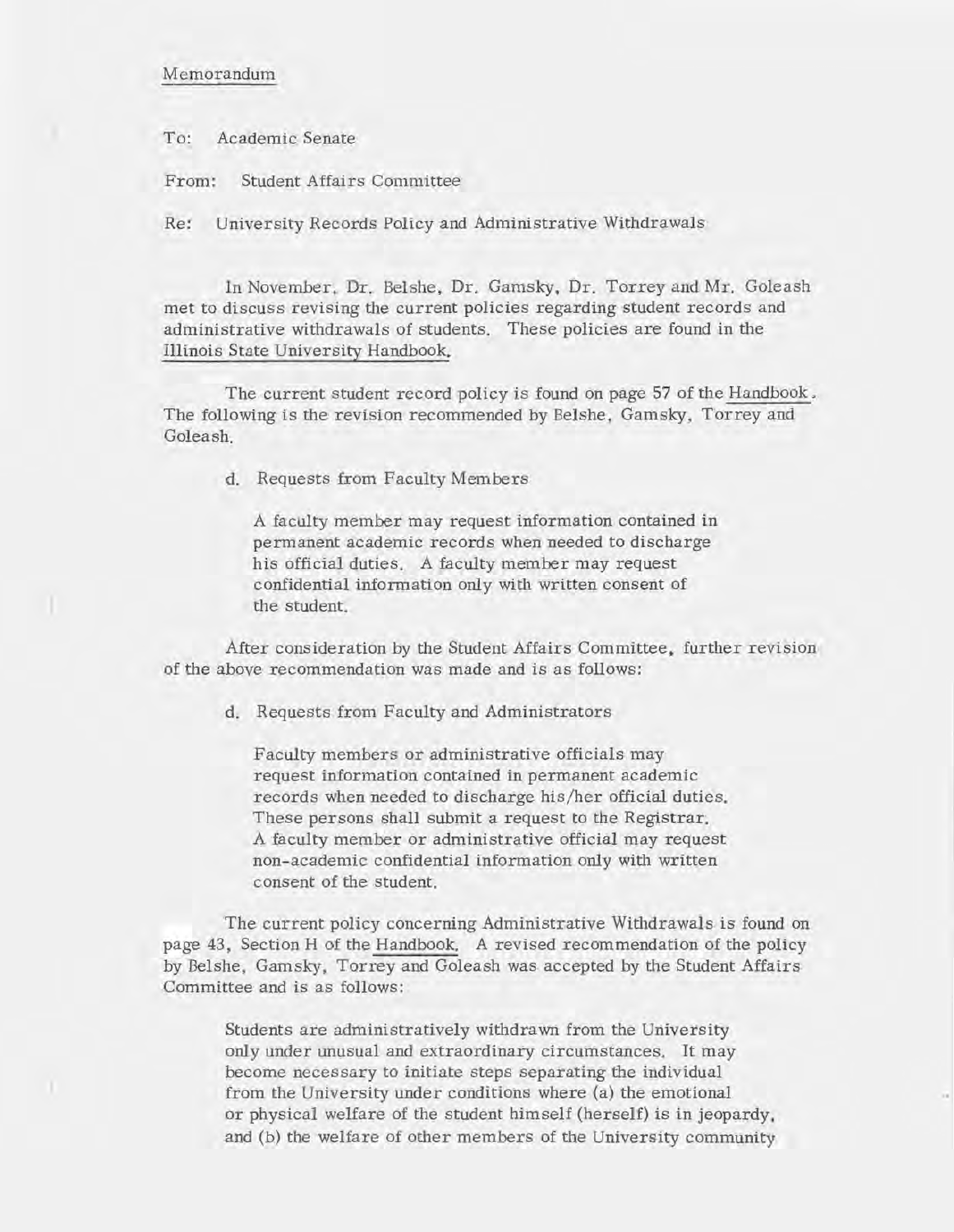is jeopardized by the student's behavior. Such a decision of administrative withdrawal of a student from the University is made only after all reasonable resources within the University have been utilized.

Under the above conditions and after medical and/or psychological consultation with the Director of the Health Service and the Director of the Student Counseling Service, the University, through the President, reserves the right to exercise its responsibility to take actions as may be required.

If a student who has been previously administratively withdrawn from the University makes application for readmission, the University, through the President, has the responsibility to insure that there is a reasonable expectation that the student will be able to function without endangering himself (herself) or others. The President reserves the right to consult with the Director of the Health Service, the Director of the Student Counseling Service and other appropriate University officials in arriving at an equitable decision.

pI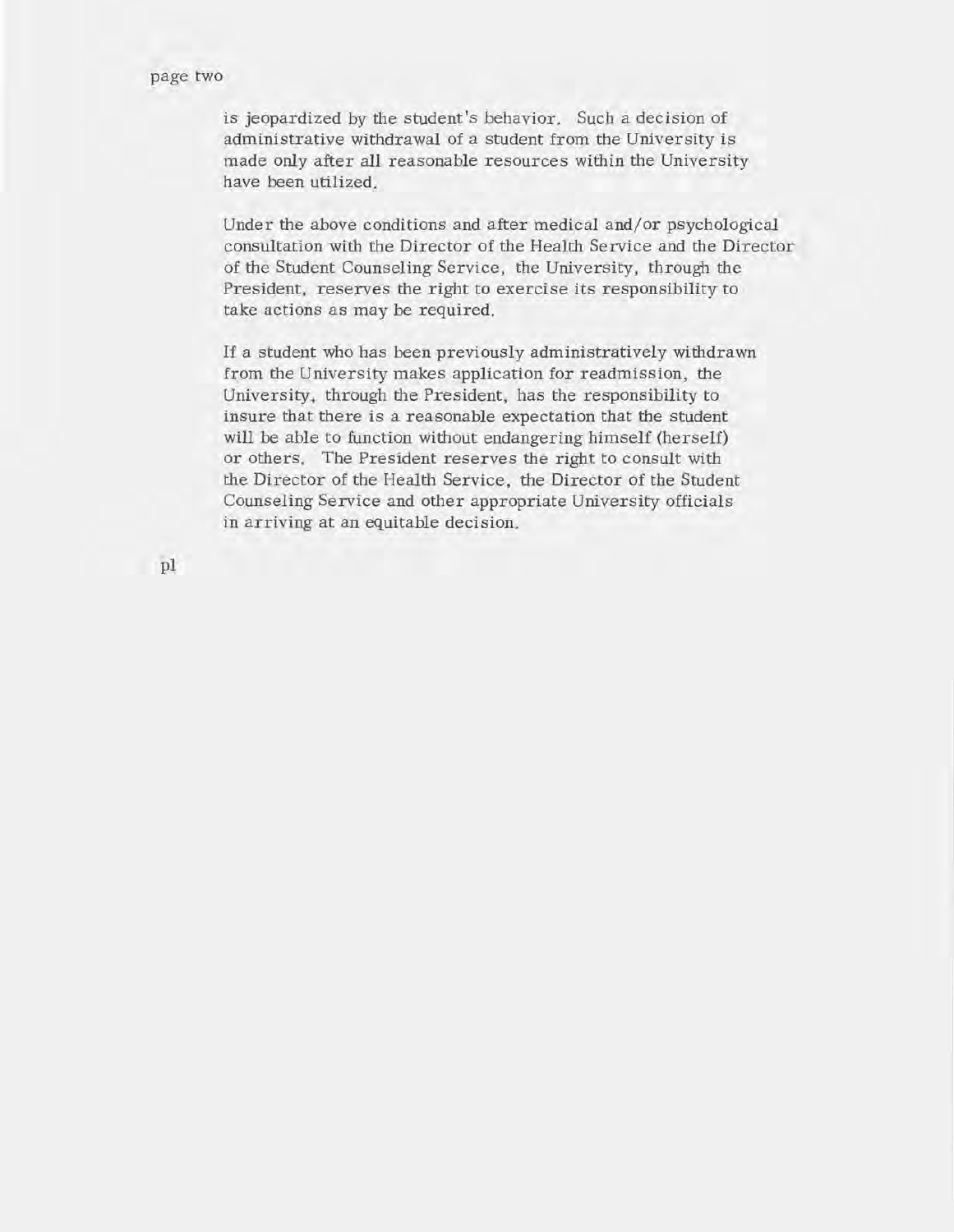## SUMMARY OF BOARD OF REGENTS ACTIONS May 17, 1973

## PERTAINING TO THE REGENCY SYSTEM:

)

- Received a report that the Student Fees Committee will be preparing its preliminary report.
- Renewed a request that interested parties present relevant material for consideration by the Tenure Committee.
- Deferred all recommendations for early tenure pending the final report  $\ddot{\phantom{0}}$ of the Tenure Committee.
- Requested the Interim Governance Committee to consider whether the term "univer sity constitutions" is appropriate, given the nature of the documents.
- Received progress reports regarding the revision of existing or proposed university constitutions.
- Received a Staff report on State statutes, Board policies, and Board actions regarding residences for the Presidents.
- $\sim$ Adopted Board policies regarding the operation of university residences, funds for entertainment, and use of executive automobiles; and directed that the policies be codified into Board Regulations.
- Received a Staff report regarding pending General Assembly legislation and proposed action thereon.
- Received for first reading a Board Regulation amendment regarding student financial aids.

## PERTAINING TO ILLINOIS STATE UNIVERSITY:

- Approved Master of Fine Arts degrees in Art and Theater at ISU.
- Approved the President's Report, as amended, including: Personnel Transactions; Purchases; award of three Honorary Degrees at the June 8th Commencement; Transfer of Funds from Contractual to Commodities and Equipment; advertisement for bids for Shelbourne Service Building and for enclosing Linkins Center Dock Area; approval of General Work Change Order for Parking Lot; approval to include \$315,575.50 of interest earned on inve sted principal to project contingency for Union/Auditorium project.

## PERTAINING TO NORTHERN ILLINOIS UNIVERSITY:

Referred to Central Staff for study and reconunendation the request for unionization of food service employee.